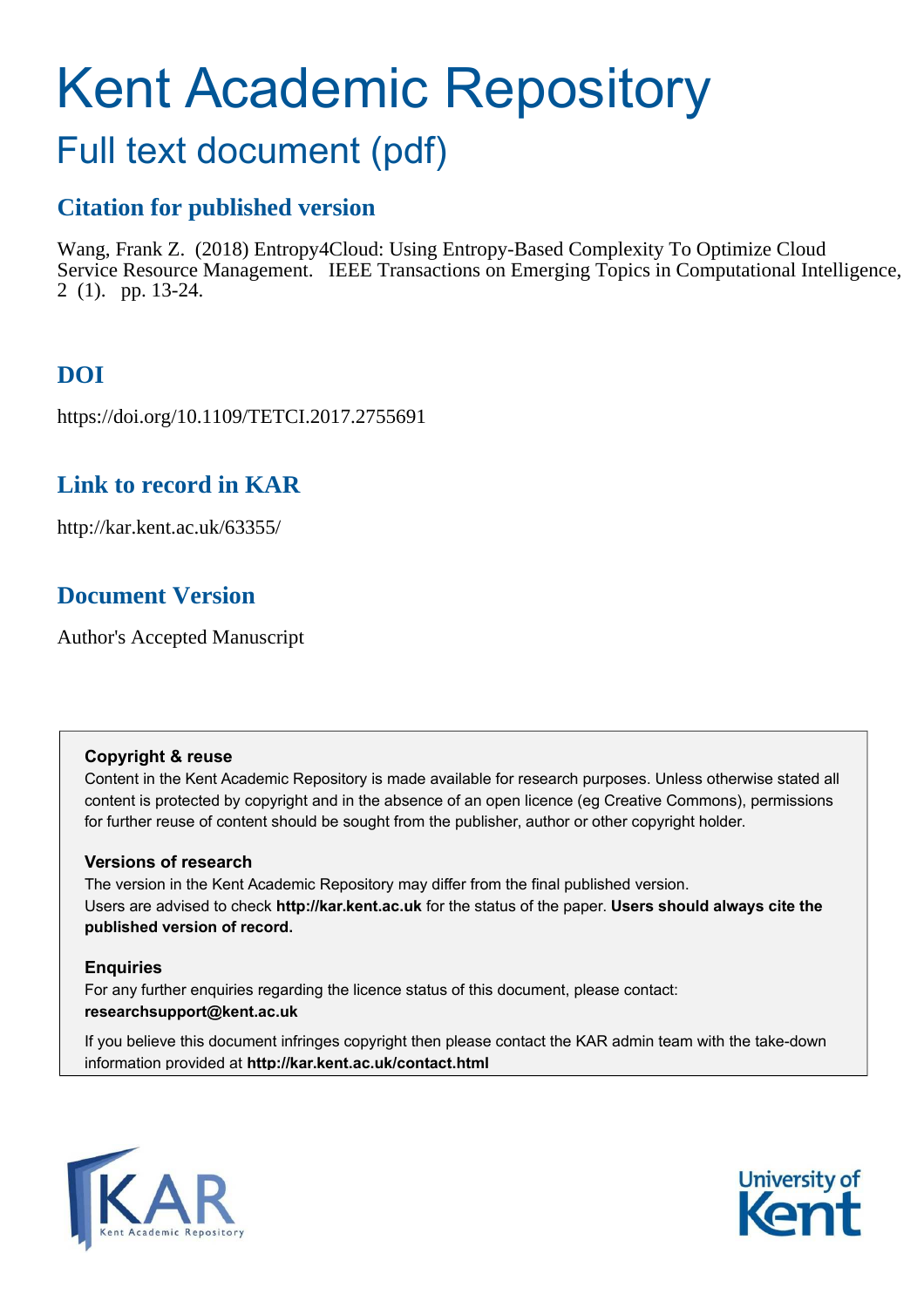# Entropy4Cloud: Using Entropy-Based Complexity To Optimize Cloud Service Resource Management

Huankai Chen, *Student, IEEE,* Frank Wang, *Senior Member, IEEE,* and Na Helian

**Abstract**—In cloud service resource management system, complexity limits the system's ability to better satisfy the application's QoS requirements, e.g. cost budget, average response time and reliability. Numerousness, diversity, variety, uncertainty, etc. are some of the complexity factors which lead to the variation between expected plan and actual running performance of cloud applications. In this paper, after defining the complexity clearly, we identify the origin of complexity in cloud service resource management system through the study of "Local Activity Principle". In order to manage complexity, an Entropy-based methodology is presented to use which covers identifying, measuring, analysing and controlling (avoid and reduce) of complexity. Finally, we implement such idea in a popular cloud engine, Apache Spark, for running Analysis as a Service (AaaS). Experiments demonstrate that the new, Entropy-based resource management approach can significantly improve the performance of Spark applications. Compare with the Fair Scheduler in Apache Spark, our proposed Entropy Scheduler is able to reduce overall cost by 23%, improve the average service response time by 15% - 20% and minimized the standard deviation of service response time by 30% - 45%.

✦

**Index Terms**—Entropy Theory, Complexity, Cloud Services, Resource Management.

#### **1 INTRODUCTION**

**R** ESOURCE Management is an NP-complete problem,<br>the complexity of which increase substantially when<br>applications are doployed in the cloud. The complexity of ESOURCE Management is an NP-complete problem, applications are deployed in the cloud. The complexity of cloud service resource management may originate from many factors: the scale of resource size; the heterogeneity of resource types and their interdependencies; as well as the variability, dynamicity and unpredictability of resource run-time performance.

Complexity has many negative effects on satisfying the Quality of Service (QoS) requirements of Cloud applications such as cost, performance, availability and reliability. If an application can not guarantee its QoS, it will be hard to populate its service. However, the vast majority of research efforts in Cloud service resource management implicitly assume the Cloud to be simplify and the Cloud resource's performance is determined and predictable. The improper assumption may significantly affect the QoS of the Cloud application and cause resource management strategy to be less robust.

In spite of extensive research of complexity issues in different fields ranging from computational biology to decision making in economies, a study of complexity for Cloud service resource management system is limited. In this paper, we address these complexity problems in Cloud Service Resource Management System by introducing *Entropy Theory*. The main contributions of this paper are as follows:

- 1) Complexity in the *Cloud Service Resource Management System* is clearly defined, which origin is identified through the study of "Local Activity Principle".
- 2) *Entropy Theory* based methodology for resource management in cloud service is proposed to use which cover identifying, measuring, analysing and controlling (reduce and avoid) of complexity.
- 3) After figure out the root cause of complexity by using "Local Activity Principle", Resource Entropy Based Local Activity Ranking is proposed to solves the resource management problem by controlling the *Local Resource Complexity*. Finally, we implement such idea named "Entropy Scheduler" in a popular real-world cloud analysis engine, Apache Spark. Experiments demonstrate that the new "Entropy Scheduler" outperform the default "Fair Scheduler" for better quality of service satisfaction.

In this paper, we discuss the complexity measurement base on Entropy Theory, which can be simply applied in the cloud service resource management system. Section 2 define the related concept of Complexity in the cloud. Then, Section 3 introduce the basic Entropy Theory and describes how Entropy is used to control the complexity in cloud resource management system. Finally, section 4 evaluates the real world cloud applications based on the proposed Entropy based methodology and discuss the experimental results. Section 5 describes related work, and Section 6 presents our conclusions and future work.

<sup>•</sup> *Huankai Chen is with the Data Science Group, School of Computing, University of Kent, Canterbury, Kent, CT2 7NF, United Kingdom. Email: HC269@kent.ac.uk*

<sup>•</sup> *Frank Wang is with University of Kent.*

<sup>•</sup> *Na Helian is with University of Hertfordshire.*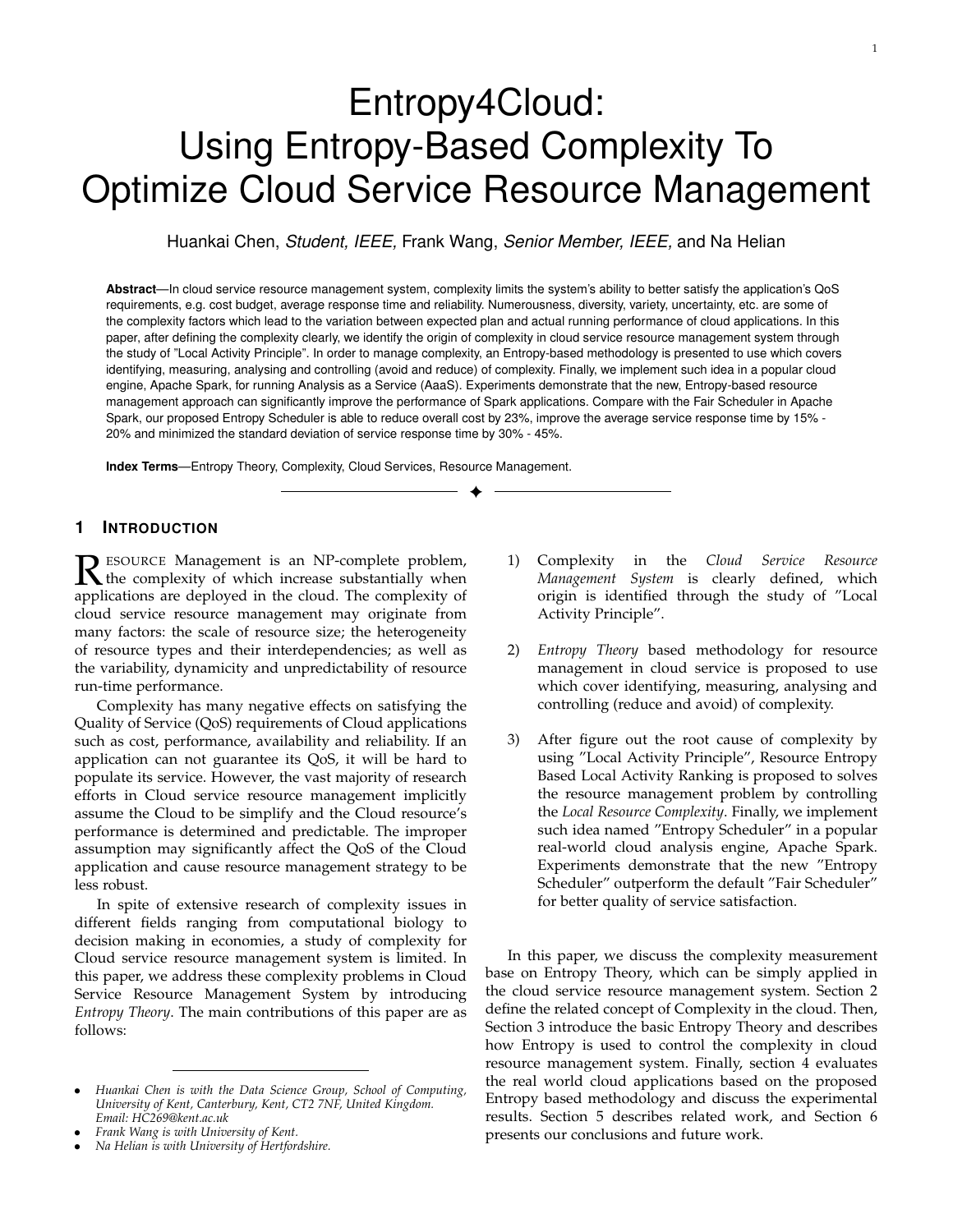#### **2 COMPLEXITY IN THE CLOUD**

For now, the concept of complexity with respect to the cloud has not been precisely delineated yet. Despite the fact that the concept of complexity is somewhat ambiguous and varies from author to author, there are still several typical properties being shared by numerous complex systems.

• *Complex systems are made up of several non-linear components*

A cloud resource management system's resources serve as the cloud's basic components. These resources are non-linear. During run-time, the performance of the resource is highly dynamic and is influenced by the running jobs. Non-linearity is a condition that is needed for chaos. Furthermore, almost every system having a phase space with three or more dimensions can be considered chaotic in a certain part of that phase space [1].

- *A complex system's components are interdependent* The cloud's resources indirectly interact with each other via the resource management system. The state of the resources depends on other resources and is affected by the state of the other resources as well.
- *A complex system has a structure that spans several scales.*

For example, let us examine a typical cloud resource management system:

- **–** Scale 1: resource management; applications; resources;
- **–** Scale 2: resource allocation, job scheduling; jobs, sub-tasks; hardware, software ...
- **–** Scale 3: constrains, objects; parameters, functions, variables, requirements; CPU, operating system, memory, storage...
- **–** More scales : ...

Every scale has a structure. This complex system's essential and virtually new aspect allows the system to be capable of handling emerging behaviour.

• *A complex system can handle emerging behaviour* Emergence takes place when the focus of attention is shifted from one scale to another coarser scale above it. Observed at a specific scale, a certain behaviour is considered emergent if one cannot understand it after studying it separately and one by one. Each of this scale's components may also be a complex system that comprises finer scale. Therefore, the emerging behaviour is a novel phenomenon that is special to the scale being studied. Moreover, it is a result of the global interaction between that scale's components [1]. For instance, a computer has the ability to run a program, which is the highest scale's emerging behaviour. If the study is only focused on lower scale components like the transistor, wire, or power, one will never get an understanding of how the computer runs the program.

• *Complexity involves an interaction between chaos and order*

It has been said that many complex systems do not always display chaos at all times. In other words, they display chaos for some of the control parameter's values, but also display order for others. Furthermore, there is the edge of chaos, i.e. the control's precise value when the system's state switches between chaos and order.

• *Complexity involves an interaction between competition and cooperation* Within the cloud, resources work together to complete the job. However, they also compete for the job's sub-tasks according to their states.

Seen from a global view, a cloud service resource management system is made up of numerous resources which collaborate either directly or indirectly in order to meet the application requirements. These resources and the interrelationships among them are important for the complexity that takes place in that system. Seen from a local view, the actual resource itself displays various degrees of complexity as well. These degrees of complexity come from either internal sources (memory, disk, CPU, etc.) and/or external sources (jobs running on it).

#### **2.1 Characteristic Of Complexity**

The complexity found in cloud resource management systems has some key characteristics. It is important to understand how these characteristics affect the occurrence of complexity, either from the local resources it manages or the global system itself. However, these characteristics can act on one another or on each other. Therefore, explanations of these characteristics do not only represent the actual characteristic itself. Instead, it also emphasises the interaction and relationship among themselves.

- **Numerousness** refers to the number of cloud resources that have to be managed by the system. A large number and a high level of the resources contribute to the system's increased complexity. Changes in the number of resources that are managed by the system under any consideration directly relate to any changes in the level of complexity.
- **Diversity** is related to the cloud's homogeneity or heterogeneity. The resource's high/low diversity level can lead to heterogeneous/homogeneity and produces a high/low degree of complexity.
- **Interdependency** refers to the intended or unintended relationship among cloud resource. This may lead to complexity within the management system. For instance, data required for a specific job can be partitioned or replicated onto multiple resources. These interdependent resources will not be able to perform the job without each other or without being influenced by each other. The increase of interdependence directly increases and affects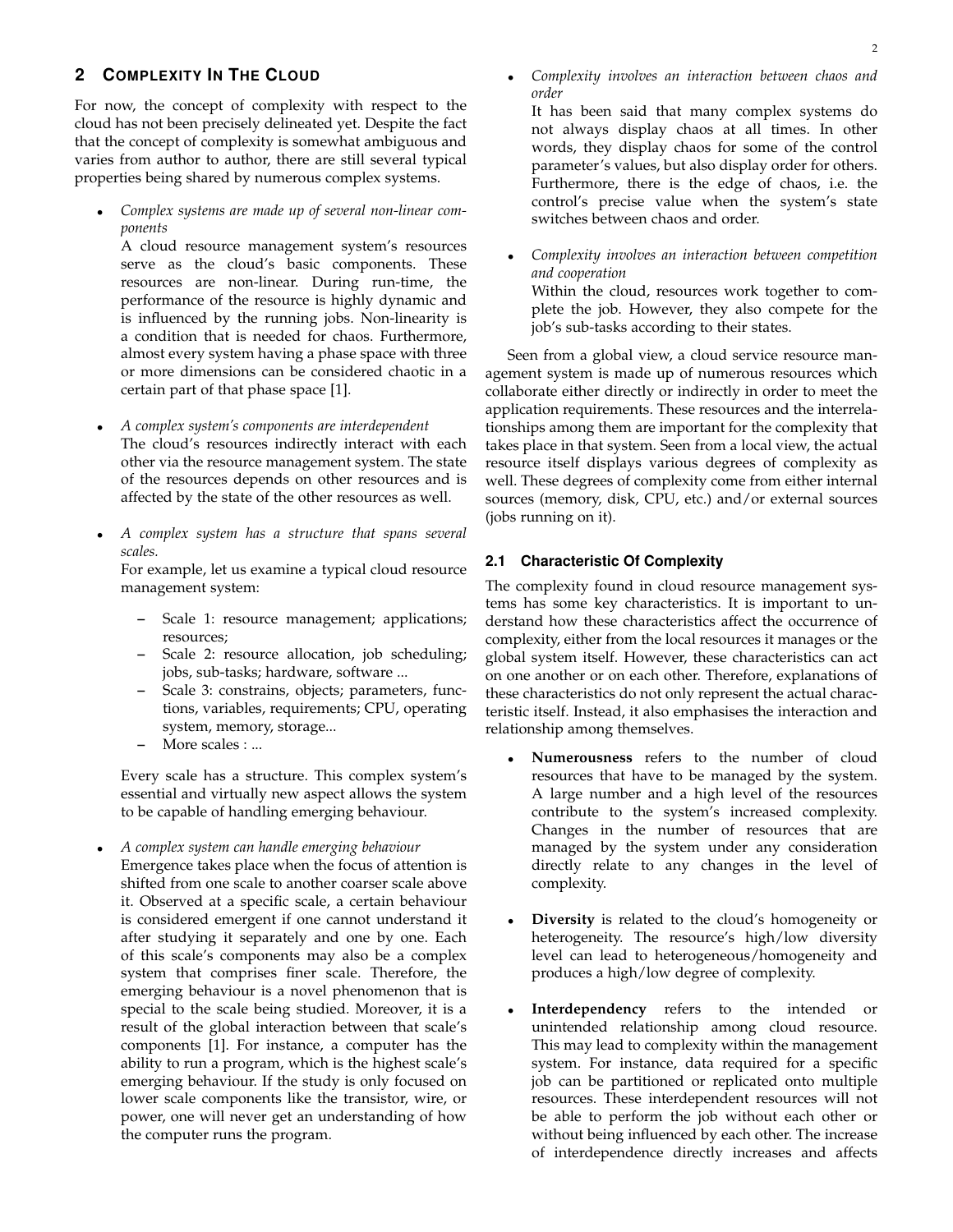complexity.

- **Variability** refers to the changeability state, where an event leads to possible various outcomes in the local resource or global system. In terms of the global system, the resource state changes over time (e.g. performance, availability) and leads to a change in the capacity of the system. Seen from a local resource point of view, the change in its underlying components' states (e.g. memory consumption, CPU utilisation) leads to a change in its performance. Increasing the variability leads to a higher complexity level.
- Variety is related to the state of being various. In making management decisions, the states of the system (e.g. under-provision/over-provision, number of resources, order/edge of chaos/chaos, under-loaded/over-loaded) and the state of resource (e.g. high/low CPU utilisation, number of free cores, high/low memory consumption ...) may have to be considered. This state variety represents the system or resource's dynamic behaviour. The more the states involved during decision making, the more the complexity that is introduced.
- **Uncertainty** refers to all the difficulties experienced during the production of a clear picture of the resource or the system. This is caused by the lack of information. Uncertainty and complexity have a close relationship with one another. More complexity occurs when there is more uncertainty within the cloud resource management system.

The complexity characteristics mentioned above can have close relationships with each other. In other words, one can influence the others or one can lead to the occurrence of the others. For instance, variability in the system may be created by a high level of variety or uncertainty can be caused by high density of diversity. However, the characteristics do not affect (more or less) the system with or without any interrelationships or interactions between them. Thus, generally, if these characteristics' level is reduced, the complexity will be reduced too.

#### **3 ENTROPY-BASED COMPLEXITY FOR CLOUD SERVICE RESOURCE MANAGEMENT**

Being able to manage the increasing complexity within the cloud service resource management system is needed to better satisfy the cloud applications' QoS requirements. In order to efficiently and effectively manage complexity, it is recommended that one need to identify, measure, analyse and control complexity first. Every one of the steps mentioned above is vital to complexity management. Measuring is the most important stage since it allows for the other stages to be performed effectively [2].

#### **3.1 Identification**

Identification is the first step in efficiently and effectively managing the complexity in cloud service resource management systems. This step is meant to determine the origin of complexity as well as the characteristics that are related to it.

#### *3.1.1 Local Activity Principle*

The local activity principle was originally from electronic circuits. However, it could be mathematically formulated in an axiomatic manner without having to mention any circuit models. For a spatially-extended dynamical system that is made up of more than one identical cell, changes in the state of the cell are dictated by a specific reactiondiffusion equation and the kinetic equations related to them. In other words, changes in the local cell state are influenced by some/all of the system's other cell states and by the cell's local diffusion in some cases. Since the role of the diffusion term in the reaction-diffusion equations is only a dissipative and stabilising one, the complex phenomenon observed in the system can only originate from the cell kinetic equations [3]. It can be proven rigorously that if there are no locally active cell kinetic equations, complexity cannot be exhibited by the reaction-diffusion equation. A cell that possesses a local-active kinetic equation can display complex dynamics like chaos or limit cycles, even if the cells are not couple to each other. Therefore, it is no surprise that coupling such cells could lead to an emerging pattern within the system. Thus, the cell that has a local-active kinetic equation is indeed the complexity's origin [4].

**Definition of Local Activity** : "A cell is considered locally active within the cell equilibrium point if, and only if, a continuous input time function exists in such a way that at some time point, no net energy is going out of the cell. The cell's initial energy is zero".

**Local Passivity Definition** : "A cell is considered locally passive within the cell equilibrium point if, and only if, the cell stays at the initial state and has zero energy for all continuous input time functions".

Transistor is an typical example of a locally-active device. For the transistor, a low-power input signal can be turned into a high-power output signal. However, it is at the expense of an energy supply. Televisions, radios, or computers will not be able to function if they don't use locally-active devices like transistors. Moreover, any system that is made up of locally-active devices is considered locally active too.



Fig. 1. Resource in the Cloud : Locally-Active Vs. Locally-Passive

The **Principle of Local Activity** is easily translatable into other non-electrical heterogeneous/homogeneous me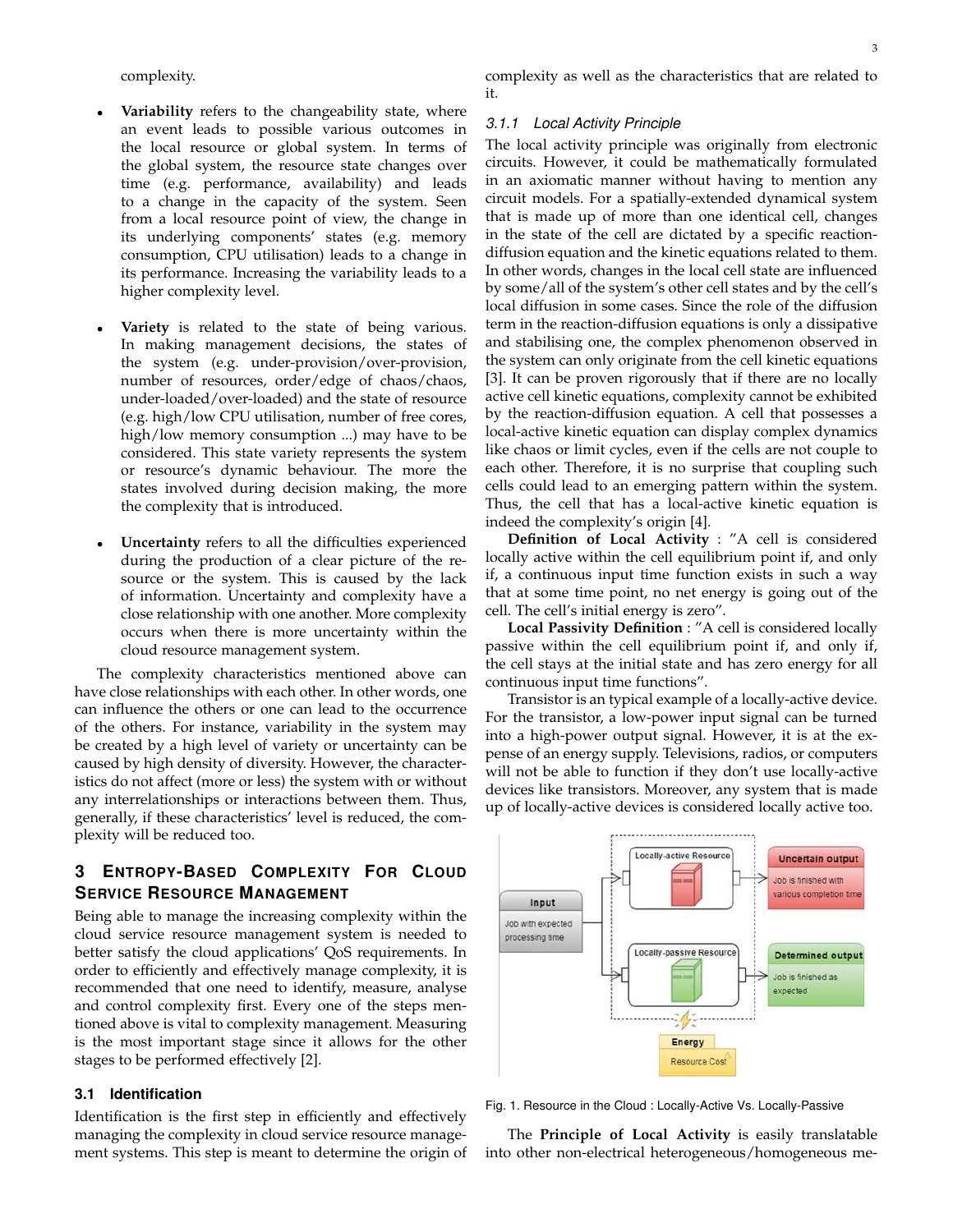dia. For cloud computing, an example of a locally-active device is the resource. As shown in Figure 1, a small (estimated task's running time) input signal can be turned into a large (actual task's processing time) output signal. This conversion is at the expense of energy supply (resource cost). By definition, a resource that is not locally active is locally passive, in the sense that a resource having a fixed cost is guaranteed to offer a consistent performance during run-time. However, the resources of the cloud in the real world are rarely in the passive mode. In other words, they always display various degrees of local activity [5]. For instance, on average, a virtual resource has more less activity than a physical resource that has the same configuration. Moreover, for the same resource, the degree of activity varies during runtime.

#### *3.1.2 Original Of Complexity : Local Active Resource*

Being the complexity's origin, the local activity resource directly affects the cloud resource management system's complexity level. For electronic circuits having homogeneous media, the system may fall in the "Edge of Chaos" when the locally active cells are within some parameter regions [6]. Furthermore, this will increase the probability of turning into completely chaotic. In the cloud environment, these complexity effects resulting from locally active resources will tend to take place more frequently. If the cloud service resource management system is within the chaotic state, its performance becomes harder to predict and it becomes degraded. Moreover, it fails to better meet the application's quality of service requirements. However, in most past works, majority of the researchers do not consider the impacts that the resource's local activity has on the cloud resource management system. Instead, when developing a new management strategy, they assume that the resources are locally passive. Therefore,

their research solution always fails to offer better QoS when they are run on real world cloud environments. The following are some of the complexity characteristics that are related to locally active resources:

• **Heterogeneity** : Cloud systems can function like large virtual supercomputer. However, it could still have very disparate computational resources, ranging from laptops, clusters, desktops, supercomputers, and even smart-phones that have limited computational power [7]. Current infrastructures for cloud technology are not very versatile yet. However, for the cloud system, heterogeneity is one of the most important features that have to be considered. With the advent and development of virtualisation technology, multiple VMs can be hosted on a single physical machine simultaneously. However, virtualisation can also lead to new challenges to the cloud's resource scheduling because of the fact that multiple VMs can share the physical machine's hardware resources (e.g. memory, hard disk, CPU, network) [8]. In a situation like this, accurately measuring the actual performance of the rented VMs can be difficult. For instance, in Amazon AWS, resource provisioning to vms has its basis in compute units instead of

being based on fixed performance measures. Various host machines offer differing amounts of computing power per provisioned compute unit, leading to a heterogeneity in the VM performance [9]. This means that in the real world, the cloud should always be heterogeneous and could never be homogeneous.

- **Dynamicity** : Another vital complexity factor that is inherent to the cloud environment is the dynamic changes within the resource performance during run-time [10]. Within the real world, this resource performance dynamicity can be a result of resource over- or under-provisioning, software/hardware failures, resource CPU overload, or even application misbehaviours. Furthermore, the cloud resource is influenced by the number of running jobs that are assigned to it as well. These jobs exhibit local activity and are considered the origin of complexity. Moreover, when it shares a common underlying hardware infrastructure with other virtual machines, the resource dynamicity will be brought up to a higher complex degree.
- **Uncertainty** : A large majority of the past works conducted within the field of cloud resource management works on the assumption that there is complete knowledge about the cloud resource's run-time state. However, for cloud computing, the resource's computing capacity and ready time undergo considerable uncertainties during provisioning [11]. We contend that this uncertainty is the main inconvenience of the cloud because it brings about additional challenges that are involved when one has to predict the completion time of jobs. This is an important aspect of making scheduling decisions. In a cloud environment, resource states can change drastically. It is not possible to obtain an exact knowledge about the resource most of the time. It is difficult to accurately estimate the completion time of tasks, improve prediction using historical data, correct the prediction, have a prediction fall-back, etc. This inaccurate prediction execution results into an associated scheduling performance that is considerably uncertain.

#### **3.2 Measurement**

After the origin of complexity is identified, it is recommended that one has to provide a measurement which can dictate the behaviour of the locally active resource. Therefore, based on this studys definition of complexity, it is measured using entropy [12].

#### *3.2.1 Entropy Theory*

"Entropy is a vital statistical quantity that measures the degree of disorder and the amount of energy that is spend during the transformation from one state to another within the same system" [13]. Originally, the entropy concept was a thermodynamic construct. However, it has been applied to many other fields of research as well, including production planning, information theory, computer modelling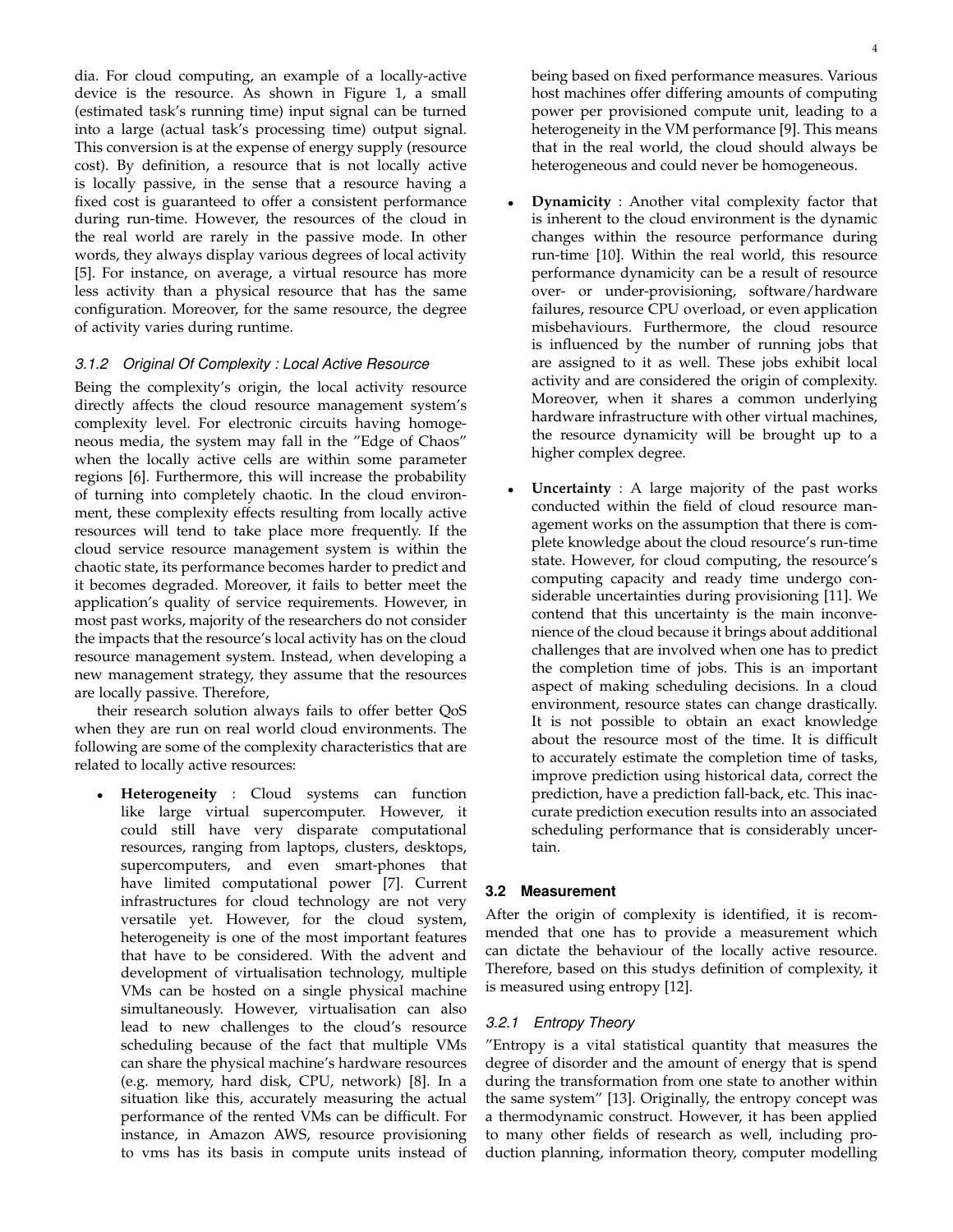

Fig. 2. Complexity Control: Resource Entropy Based Local Activity Ranking

and simulation, and resource management [14] [15] [16] [17] [18]. This measure will be used to quantify the reliability degree that is associated with the resource management system while using various strategies. We first introduce this Entropy measure in a general manner. Considering a dynamic system A in a finite and mutually exclusive state variable set  $a = a_1, a_2, a_3, \ldots, a_n$  and having probabilities  $p_1, p_2, p_3, \ldots, p_n$  respectively, entropy  $H(A)$  can then be defined as:

$$
H(A) = -\sum_{i=1}^{n} p_i * \log p_i \tag{1}
$$

Given two dynamic systems that are mutually independent X and Y and that have  $n$  and  $m$  states, respectively, the probability  $_{ij}$  of the concurrent occurrence of the states  $X_i$  and  $Y_j$  is  $p_iq_j$ . Here,  $p_i$  represents the probability of state *i* that takes place in system X,  $q_i$  represents the probability of state j that takes place in system  $Y$ , where  $1in$  and 1*jm*. Consequently, the sets of states  $X_iY_j$  are allowed to represent another finite system that can be designated by  $XY$ . Thus, we can say that:

$$
H(XY) = H(X) + H(Y)
$$
 (2)

Where the corresponding entropies are  $H(XY)$ ,  $H(X)$ and  $H(Y)$  are for systems  $XY$ , X and Y. Such an expression can be extended easily for an arbitrary number of finite systems that are mutually independent. On the other hand, given a system  $S$  that is made up of  $s$  mutually independent sub-systems  $s_1, s_2, s_3, \ldots, s_k$ , the entropy can be presented as:

$$
H(S) = -\sum_{i=1}^{k} H(s)
$$
 (3)

Obtaining the average system entropy [18] can be done easily by:

$$
\overline{H} = \frac{H(S)}{k} \tag{4}
$$

This entropy measure's other properties, like those for dependent schemes, can also be found, for instance, in Khinchins paper [19]. For this study, only mutually independent systems will be considered.

#### **3.3 Analysis**

After measurements are done, the results obtained from the complexity measures will then have to be analysed. Analysing the value's complexity is related to the measurement goals. Analysing measurements can be done from many perspectives. For instance, one can implement a complexity measure for:

- Analysing the resource's local activity level and making comparisons, among others.
- Analysing the global system to determine whether it is in a state of order or chaos.

#### *3.3.1 Degree Of Local Activity*

The local activity principle is the reason for breaking symmetry in homogeneous media. This serves as a rigorous but effective tool in identifying the resource's states. An increment in the local resource's activity will result into an increment of the complexity in the global system. This means that there is a higher chance for the system to fall into chaos.

Thus, we are introducing entropy as a quantitative measurement that can be used to make comparisons for the degree of local activity among the cloud resources. The goal of measuring local activity is to be able to produce a numerical scale that can be used to compare the activity degree on various cloud resources. In a practical sense, it is difficult to directly obtain the degree of local activity during run-time. However, one can judge a resource's level of activity by studying its performance history with respect to CPU utilisation. Generally speaking, if one observes unstable oscillation (disorder) within the CPU utilisation history, one can say that is under relatively high activity and vice versa. Therefore, as a measurement of the system's degree of disorder, entropy is utilised to provide a quantitative measurement for the degree of local activity that is associated with the resource's performance.

#### **3.4 Control**

Controlling is an important management step. It is related to taking control of complexity. Complexity not only has to be reduced, but it also has to be avoided so that its existence in the future can be prevented. Therefore, the controlling step is made up of two parts: reducing and avoiding.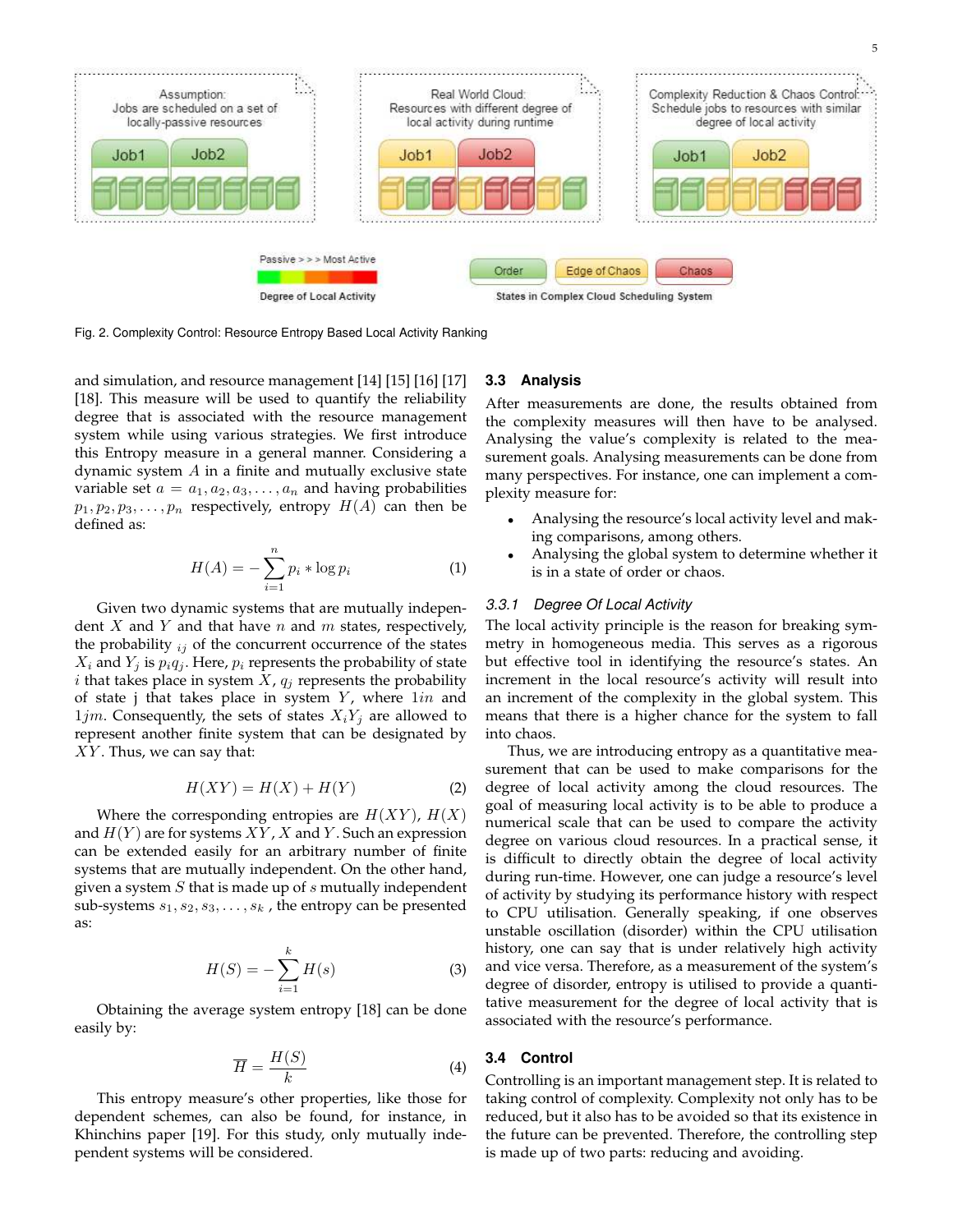It is not always easy to completely remove complexity from the system. Thus, it is reduced as much as possible. Reducing the complexity is a strategy based on cost for realising cloud service resource management. Improving the sharing of information between the cloud consumer and provider can help lessen the high complexity and help reduce costs. However, an efficient complexity management system aims not only to reduce the complexity level by performing corrective actions, but also to avoid complexity in the future by taking preventive actions. Hence, the efficient and effective utilisation of resource analysis methods and monitor tools can help control complexity in resource management.

Increasing the activity on local resources will also increase the complexity of the global resource management system. This means that system has greater probability of falling into chaos. Therefore, we are proposing the following solution in order to control the complexity, as seen in Figure 2:

**"Allocating tasks to the resources that possess or exhibit a high degree of local activity should be avoided or tasks should be allocated to the set of resources having a similar degree of local activity."**

#### **4 APPLICATIONS AND EVALUATIONS**

Based on the proposed entropy measurement, this section examines various cloud resource management strategies and provides a detailed explanation of the experiment results.

#### **4.1 Resource Entropy-based Local Activity Ranking**

This paper emphasises on entropy value calculation, which is based on the resource CPU utilisation history. This gives an estimate as to how efficiently the CPU is used by the resource during executions of jobs. Since this can be directly related with the performance of the resource throughout the runtime, it becomes highly significant in making scheduling decision. Algorithm 4.1 is employed to calculate the resource entropy.

| <b>Algorithm 1</b> Calculate Resource Entropy |                                                                               |  |  |  |  |
|-----------------------------------------------|-------------------------------------------------------------------------------|--|--|--|--|
|                                               | 1: Require: $CUV \leftarrow CPU$ Utilization Vector of resource               |  |  |  |  |
| 2:                                            | procedure $CACULATEENTROPY(CUV)$                                              |  |  |  |  |
| 3:                                            | $\triangle_{cu}V \leftarrow$ Vector for changes of CPU Utilization            |  |  |  |  |
|                                               | $Mean(\triangle_{cu}) \leftarrow Average Changes$ of CPU Utilization          |  |  |  |  |
| $rac{4}{5}$                                   |                                                                               |  |  |  |  |
| 6:                                            | if $\triangle_{cu} \geq Mean(\triangle_{cu})$ then                            |  |  |  |  |
| 7:                                            | $State_a \leftarrow$ Above average state                                      |  |  |  |  |
| 8:                                            | else $State_b \leftarrow$ Below average state                                 |  |  |  |  |
| 9:                                            |                                                                               |  |  |  |  |
| 10:                                           | $P_a \leftarrow$ Probability of $\triangle_{cu}$ in $State_a$                 |  |  |  |  |
| 11:                                           | $P_b \leftarrow$ Probability of $\triangle_{cu}$ in <i>State</i> <sub>b</sub> |  |  |  |  |
| 12:                                           | Entropy $H(\triangle_{cu}) = -(P_a * log_2 P_a + P_b * log_2 P_b)$            |  |  |  |  |

The following relationship is signified by the entropy measurement with the degree of resource local activity:

- Since  $0 \leq P_a, P_b \leq 1$ ., entropy can be considered a non-negative quantity  $H(\triangle_{cu}) \geq 0$ . The resource entropy value is proportional to the degree of resource local activity.
- The maximum value of  $(H(\triangle_{cu}) = log_2(2) = 1)$  is achieved by entropy on occurrence of both  $State_a$ and  $State_b$  having the same probability ( $P_a = P_b =$ 1/2). The performance of resource is determined in the most unpredictable and uncertain region, which signifies the maximum degree of activity of local resource.
- The minimum value  $H(\triangle_{cu}) = 0$  is achieved by entropy with the occurrence of only one state having probability 1 ( $P_a = 1$  or  $P_b = 1$ ). Thus, the resource performance can be determined due to complete certainty, resulting in minimum degree of resource local activity.

#### **4.2 Spark Entropy Scheduler : Resource Management By Local Activity Ranking**



Fig. 3. Modern engines can run cloud analysis services with ever lower latency

As shown in the figure 3, engines such as Map Reduce [20], Hive [21], Impala [22], Dremel [23] and Spark [24] help execute cloud analysis in short time across thousands of resources. This is due to the efforts in research and industry alike, which is driven by the demand for lower-latency distributed data analysis. 3. Apache Spark, within the Apache Software Foundation, boasts of speedups almost 100x faster than that with Hadoop MapReduce in-memory, or 10x faster on disk. Powerful new applications such as Cloud **Analysis as A Service** [25] have been developed to bring response times into sub-second range. Apache Spark employs HTTP web service to provide cloud analysis query response/requests and support multithreaded querying as well. A flow chart showing sending of an HTTP request is presented in Figure 4. A thread is allocated by Spark Web Server to route the HTTP request for a specific cloud analysis job. A long run global Spark is employed for processing context jobs. The Spark Master allows scheduling to run on the pre-specified amount of Slayer Workers. In such case, sophisticated parallel computation, such as highly search personalisations, language translation, context recommendation and voice reorganisation can be run by employing user-facing services on a per-query basis.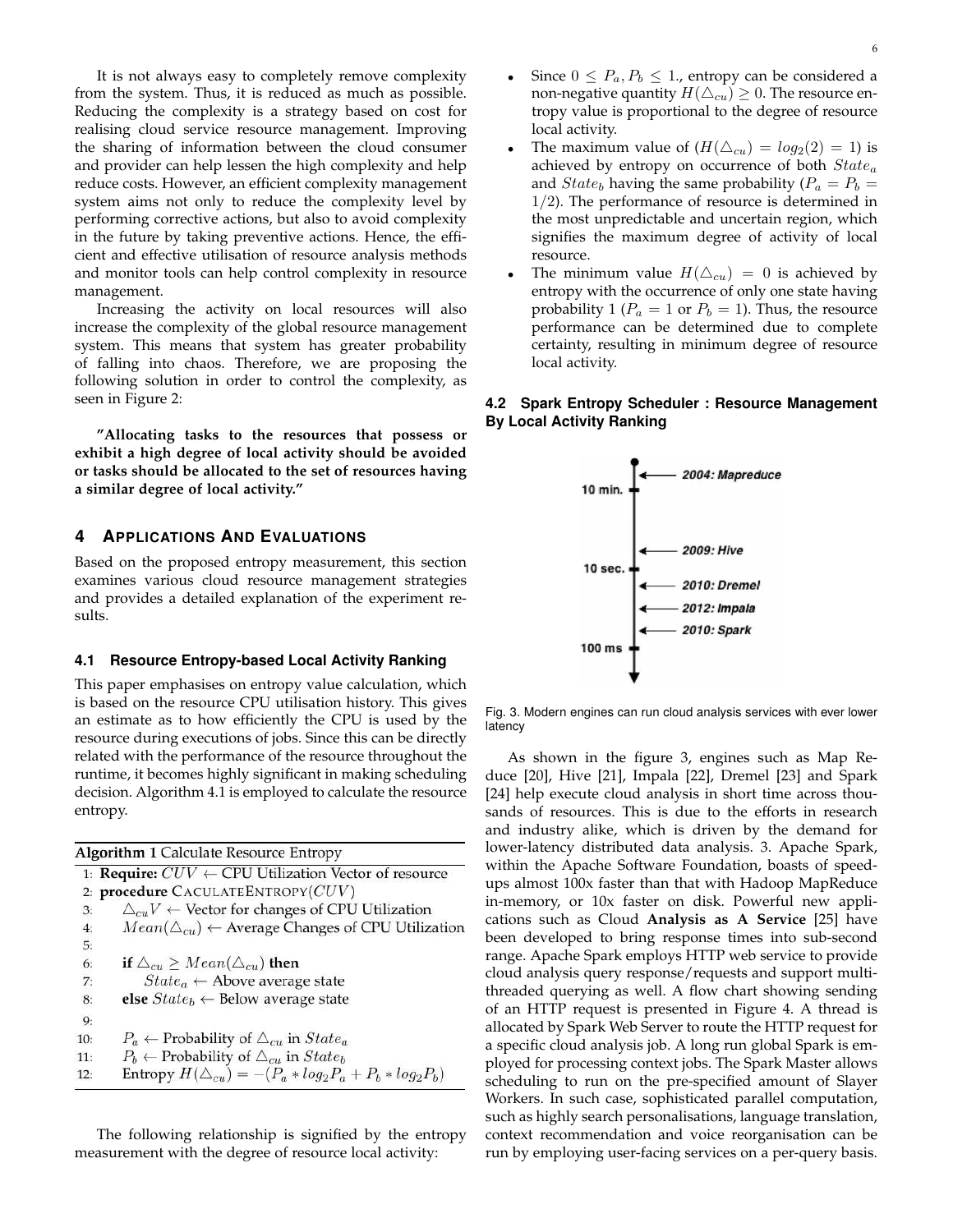However, the performance of Spark decreases when faced with high concurrent of service query. Its performance can be closely linked with its resource management strategy. In most cases, increased service query requires deployment of additional resources, which also increases the underlying system's complexity.



Fig. 4. Apache Spark : Running Analysis as A Service (AaaS) in the Cloud

#### *4.2.1 Resource Management Challenge In Apache Spark*

Multi-threading is supported by the Spark Context and FAIR and FIFO scheduling options for concurrent queries are also provided. Typically, multiple parallel jobs can be processed by the FAIR scheduler simultaneously for reducing overall latency. The FAIR scheduler allows assigning resources to queries so that an equal share of resources can be allocated to all queries over time on average. Fairness decisions are made by the scheduler only on the number of computing cores and memory with default setting. It assigns tasks to the resource by following random selection. CPU utilisations of the resource and core speed are not considered by FAIR scheduler, which cast a significant impact on the task's completing time. Thus, guaranteeing QoS for the on-line query is an uphill task. Popularising the web service becomes difficult should the resource management strategy fail to provide an optimal way for guaranteeing the quality of service.

It is difficult to schedule low-latency cloud analysis jobs due to multifaceted problems arising on the heterogeneous cloud. Even though Spark engines are designed for the Cloud, for high concurrent tasks running on the heterogeneous cloud environment, they are unable to address the problem of resource scheduling. The performance of Spark can be closely linked with its job scheduler that assumes cloud resources to be homogeneous. Since the performance of resource does not change during run-time, these assumptions can be employed to make decisions on allocating jobs to resources. In practice, the resource's performance is highly dynamic in nature and assumptions of homogeneity do not always apply. Although in a homogeneous environment, the current scheduler works well, we have demonstrated that severe performance degradation occurs on breaking its underlying assumptions. Resource's performance with potentially uncontrollable variance results in server collapse on dealing with high concurrent requests. Moreover, as organisations frequently employ multiple generations of hardware to build their private cloud, we assume heterogeneous environments to become the common case.

#### *4.2.2 Entropy Scheduler : A More Reliable and Efficient Solution*

The following optimised resource management should be kept in mind:

- The individual resource's characteristics and activities
- The information reliability of the resource

Awareness about resource characteristics is needed for a good resource management solution. In the heterogeneous cloud, the performance of the system becomes more sensitive to resources at hand, and performance degradation can result from poor management. However, only resource's static characteristics, such as number of available cores, are considered by the native Spark Fair scheduler while overlooking dynamic characteristics such as CPU core performance. In such cases, unfair scheduling of jobs on the cores occurs with varied performance. This has a high impact on the jobs' completion time as well as predictability of system performance. Resource entropy level (REL) and resource activity vector (RAV) are introduced to capture the relevant dynamic performance characteristics of CPU core. We focus on CPU utilisation, the most important part of resource information, in the current implementation. This shows how efficiently the CPU is utilised by the operator thread during job execution. This is significant in making scheduling decision since it can be directly linked with the performance of the core during runtime. A resource monitor is run on each worker node to get RAV values. The CPU utilisation by the worker is captured by the resource monitor, and every second, RAV is updated with the CPU utilisation difference. The average change of CPU utilisation (Avg) is then calculated for each time period, followed by classification of the resource's history status into two (below average and above average). Based on algorithm 1, the REL is updated on every heartbeat interval. Then the heartbeat from the worker node is transferred to the master node with the current entropy level and CPU utilisation value to help in making jobs scheduling decision.

Spark assumes all resource to be homogeneous in nature and assigns cores to tasks randomly under Fair Scheduler. However, resources that have homogeneous setting will always function under heterogeneous performance throughout the runtime, even in the homogeneous cloud. In heterogeneous cloud, such assumptions lead to poor job completion and deliver unreliable cloud performance because of the following reasons:

- The finish time of its slowest task determines the job completion time.
- The chance of allocating cores with various performance levels for tasks inside a single job increases with random cores allocation.
- The current running job has to be completed to release cores for scheduling other jobs. The other cores' computing power, those that have completed tasks, is wasted due to waiting by a job for completion of its slowest task.
- Re-scheduling and monitoring slow tasks (conducting speculative execution of tasks) is costly.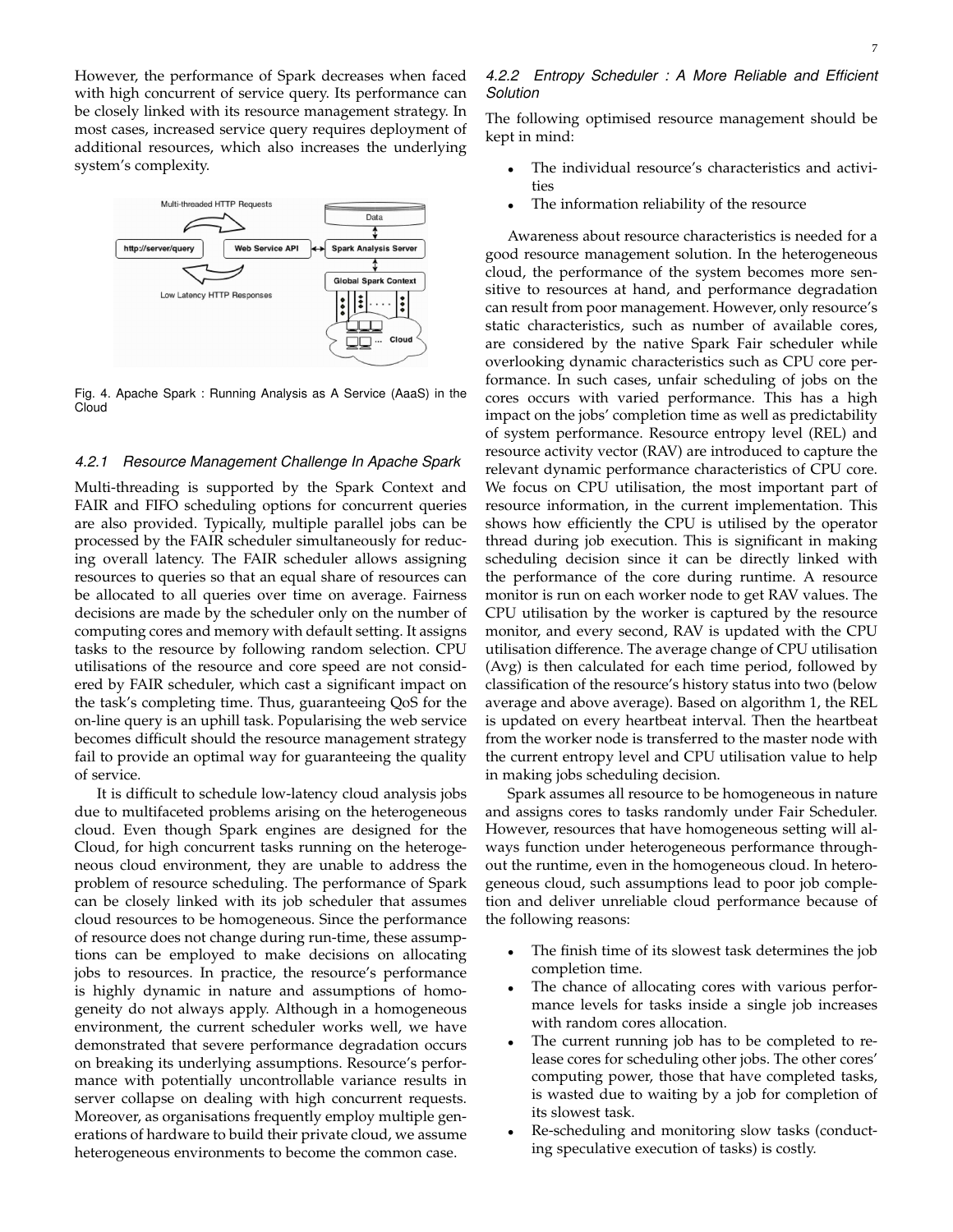#### Algorithm 2 Calculate Resource Local Activity Ranking

- 1: Require:  $R_{cu} \leftarrow$  Current Resource CPU Utilization
- 2: Require:  $R_e \leftarrow$  Resource Entropy
- 3: **Require:**  $N_{cpu} \leftarrow$  Number of Available CPU cores
- 4: Require:  $S_{cpu} \leftarrow \text{CPU Core Clock Speed}$
- 5: **procedure** CACULATERANKING( $R_{cu}, R_e, N_{cpu}, S_{cpu}$ )
- $RANK_{resource} \leftarrow$  Resource Local Activity Ranking 6:
- $RANK_{resource} = N_{cpu} * S_{cpu} * (1 R_{cu}) * (1 R_e)$  $7:$

In our proposed Entropy Scheduler, the resource local activity ranking of all available workers (Algorithm 4.2.2) is calculated first and the workers are sorted by the ranking thereafter. We assume that the worker is deployed on a server with same type of CPU processors. Each worker may contains one or more executors and an executor is allocated with one CPU core by default. A typical Spark job may contains more then one tasks and require one or more executors to run. Unlike the default Spark Fair Scheduler (Executors are randomly selected and allocated to a job), Entropy Scheduler pick up executors with similar Resource Local Activity Ranking to enhanced the reliability of performance and overall QoS satisfaction. Once a pool of executors are allocated to a job, the tasks are scheduled to run on the executors in "Round Robin" fashion, as shown in Figure 5.



Fig. 5. Entropy Scheduler : Resources allocation and Tasks scheduling

#### **4.3 Empirical Evaluation Of Entropy Scheduler**

Experiments on a private cloud containing 3 physical resources with heterogeneous setting are performed to examine the proposed Entropy Scheduler. Table 1 presents Spark configuration and resource specifications. On the server, a simple Spark application is deployed to allow accepting user query for  $\pi$  calculated with a number of concurrent CPU cores that are predefined. Apache Bench is then employed for load testing the Spark application within different schedulers (Spark Fair Scheduler [26]) and Entropy Scheduler [27]). The load testing results in producing a number of threads to simultaneously execute the same query. Each thread is loaded and queries are processed by all threads until the task is completed. For performance comparison, we use the query response time of every request from all threads.

TABLE 1 Experimental Platform:Resource specification

|            | Node 1        | Node 2                    | Node 3      |
|------------|---------------|---------------------------|-------------|
| <b>CPU</b> | Xeon 3Ghz x 2 | Xeon $2.8$ Ghz $\times 2$ | Xeon 1.8Ghz |
| Cores      |               |                           |             |
| RAM        | 16GB          | 12GB                      | 12GB        |
| Workers    |               |                           |             |
| Executors  |               |                           |             |

#### *4.3.1 Experiment 1: Evaluation under Different Concurrent Level of HTTP Request Workload*

In this experiment, we validate the degree of satisfying of QoS requirement and query response time with Fair Scheduler and Entropy Scheduler under various concurrent levels of request workload, where the concurrent level refers to the number of concurrent clients trying to send the HTTP requests to the server in a given period of time (second). Figures 6, 7, 8 show the results.

Response Time Statistics Results: [min.-sd.mean.+sd.max]

Under different concurrent level of HTTP request



Fig. 6. Experiment 1: Statistics result for service response time

As seen in Figure 6, Entropy Scheduler displays a higher degree of satisfying QoS requirement and better performance. This results in enhancement of the overall throughput of the server as well (Figure 7).

However, the scheduling system faces serious challenges due to increasing workload concurrency, which also leads to degradation of cloud experience performance. Such unstable performance can be explained through two reasons:

- Contention and load interaction amongst concurrently executing queries result in loss in stability and performance of the cloud. These effects deteriorate with more complex workloads.
- The cloud, due to its heterogeneity and parallelism, is a difficult target to accomplish low-latency service response as performance penalties is led by poor scheduling and/or deployments.

Figure 8 shows same performance bottlenecks inhibiting sub-second service response time even though a significant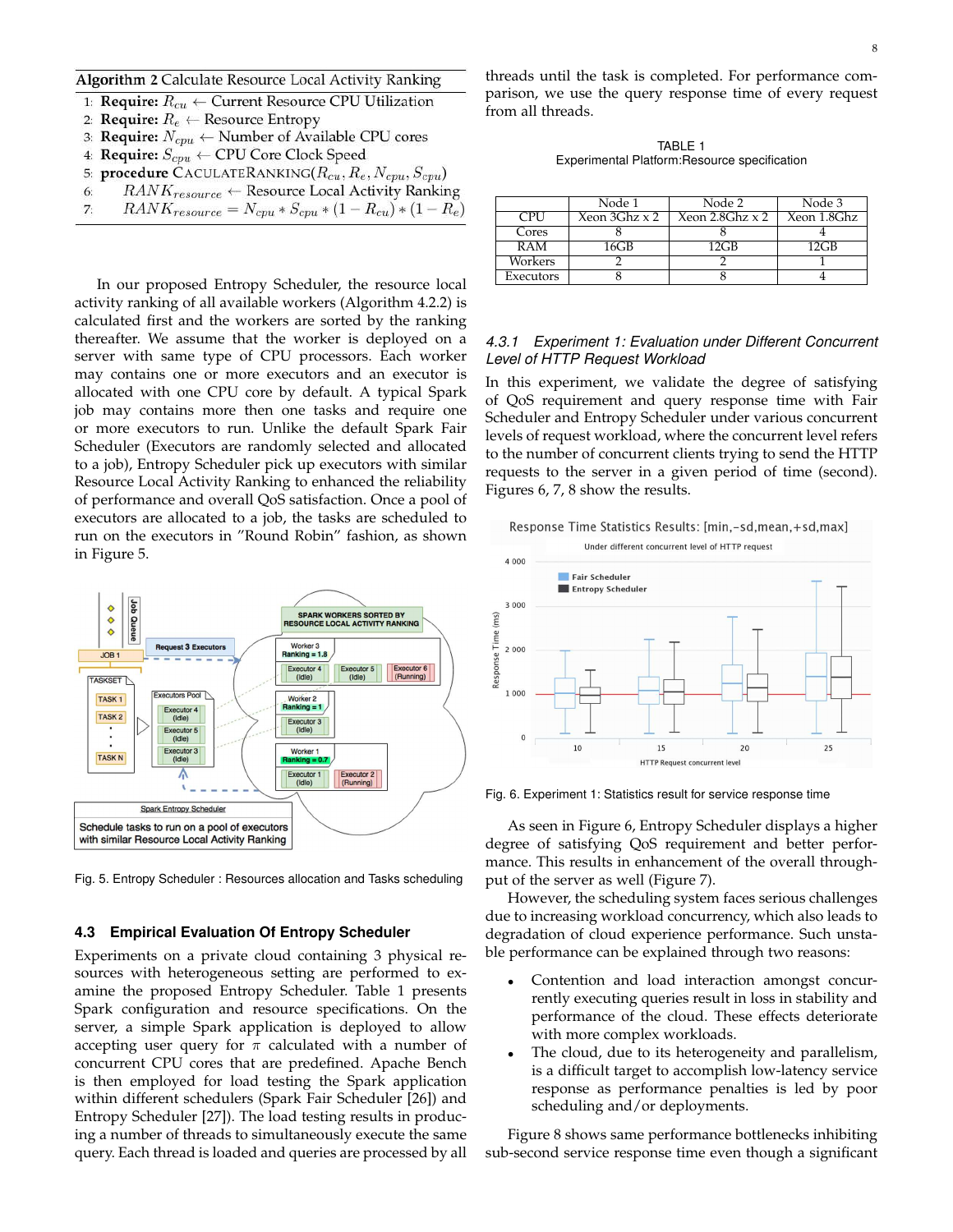

Fig. 7. Experiment 1: Overall cloud server throughput

amount of failed requests is reduced by Entropy Scheduler than with Fair Scheduler. This provides motivation for other optimisation options in future work.



Fig. 8. Experiment 1: HTTP request failure rate result

TABLE 2 Experiment 2:Load testing with 100,000 service requests at the concurrent level of 10

| Load Testing Result       | Fair Scheduler | <b>Entropy Scheduler</b> |
|---------------------------|----------------|--------------------------|
| Completion Time (Sec.)    | 951.52         | $732.15(-23%)$           |
| Throughput (Queries/Sec.) | 10.51          | $13.66 (+ 30\%)$         |
| Number of failed request  | 75             |                          |
| Mean Response Time (ms)   | 951            | $732(-23%)$              |
| <b>Standard Deviation</b> | 298.9          | $194.7(-35%)$            |

#### *4.3.2 Experiment 2: Load Testing with 100,000 Service Requests at the Concurrent Level of 10*

Different aspects of load testing result compared by each scheduler are presented in Table 2. Throughout the Evaluation section, our results show that native Fair Scheduler is outperformed by Entropy Scheduler in terms of QoS satisfaction. On an average, Entropy Scheduler was able to reduce the load testing finish time and average service response time by almost 23% and standard deviation by 35%, in this heterogeneous cloud experiment. The overall

According to Figure 9, within 1 second, 90% of queries are completed under Entropy Scheduler, while under Fair Scheduler, it was only 50%. Such result supports that Entropy Scheduler is better in running cloud AaaS and provides web service with quality of service guarantee.



Fig. 9. Experiment 2: Percentage of the service requests served within a certain time (Million Seconds)

#### **5 RELATED WORK**

Resource Management in the Cloud has been a common area of research for many communities over the past years. However, much of the past work in research do not consider the complexity nature of cloud environment and all the solution in industry treat the Cloud environment to be simplify.

#### **5.1 Resource Management In The Cloud**

The fundamental kind of resource management found from existing literature can be mainly categorized into QoS based, resource based, bargaining based, prediction based, and nature-inspired / bio-inspired based.

#### *5.1.1 QoS (e.g. Budget, Deadline, Reliability) Based*

Isard et al. formulates resource assignment as a graph optimization problem, accounting for fairness, and placement constraints application may have [28]. A formulation that supports a mix of QoS scenarios with precisely defined objective function, promotes performance, fairness, and CPU utilization is proposed for static workloads with multiple types of resources by Stillwell et al [29]. Byun et al. propose an architecture to automatically execute large-scale workflow-based applications on dynamically and elastically provisioned cloud resources [30]. Sharma et al. present a cost-aware resource allocation system that optimize the selection of virtual server configuration to minimizes the cost [31]. Hwang and Kim propose a cost-effective resource provisioning methodology for deadline constrained cloud applications [32]. A approach that operates fine-gained resource level scaling as well as VM level scaling (CPUs, Memory, I/O) is proposed to support cost-effective elasticity for cloud services by Han et.al [33]. Mao and Humphrey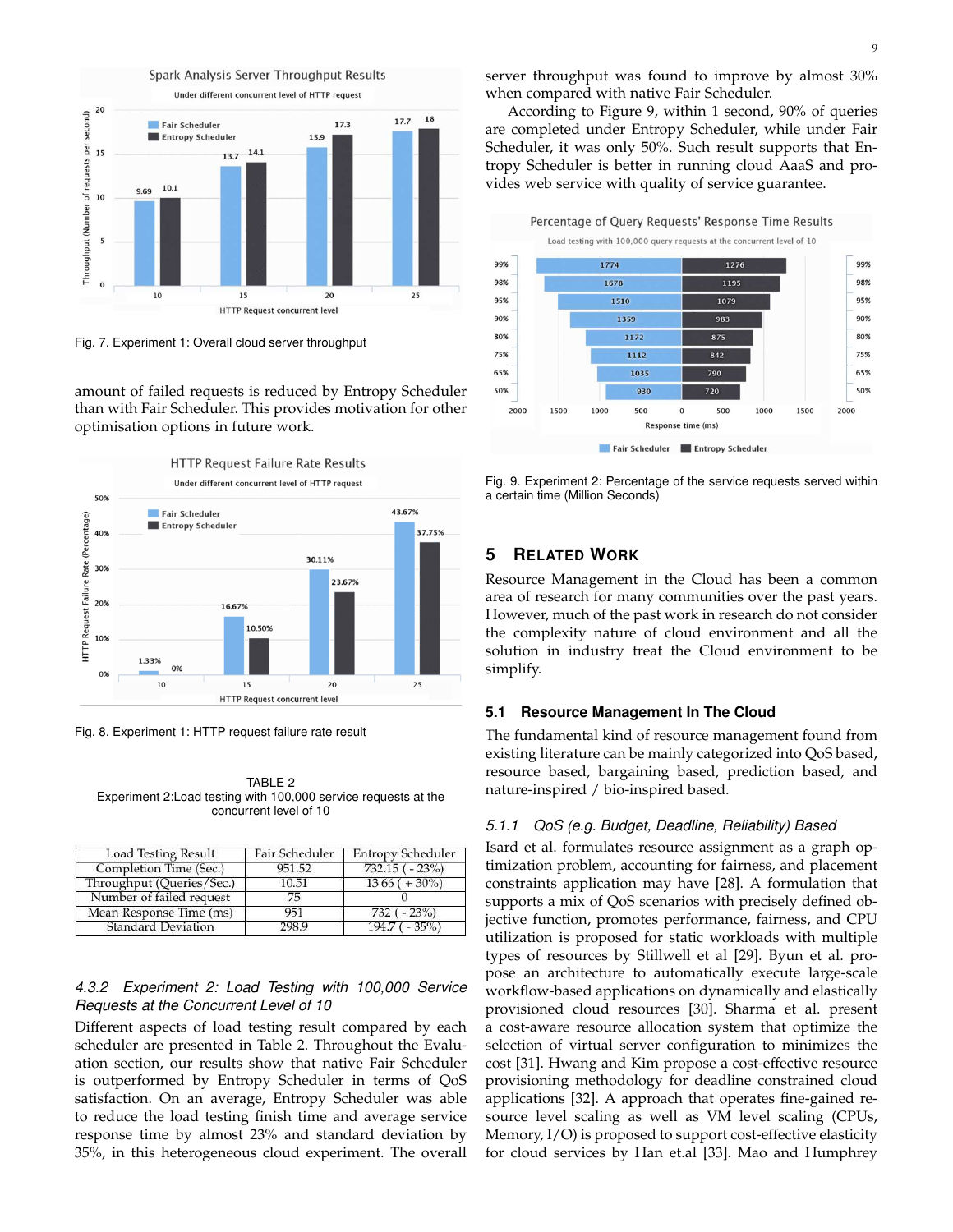present an approach to ensure all jobs are finished within deadlines at lowest financial cost, where takes the virtual machine of various sizes/costs as the basic computing units and which (soft) deadlines of jobs can be specified according to the performance requirements [34]. A deadline-driven resource provision mechanism was presented to support QoSaware execution of scientific workloads in heterogeneous cloud environment by Vecchiola et al. [35]. Malawski et al. address a resource management problem concerning IaaS project with cost budget and deadline constraints [36]. The problem of minimizing the cloud operation cost by maximizing its energy efficiency while ensuring the application's QoS requirements is addresses by Gao et al later [37]. Yang et al. apply a dynamic interference sensitivity detection methodology to preserve the performance of batch-analysis applications for collocation scenarios [38]. Han et al. try to reduces the costs incurred by cloud users that using IaaS by utilizing adaptive scaling algorithms for cloud resources, which enable them to scale their applications only meets bottleneck [39]. Singh and Chana categorize the cloud application workload on the basis of common patterns and then allocating the resource according to the generalized patterns before actual scheduling [40].

#### *5.1.2 Resource Based*

A theoretical problem formulation is developed for allocating multiple heterogeneous types of resources to competing cloud services and the proposed algorithms are compared through simulation experiments based on the Google Cluster Workload [41]. Xiao, Song and Chen introduce a new concept, "Skewness", to measure the unevenness in the multi-dimensional cloud resource utilization [42]. They proposed a system to combine different types of workloads and improve the overall cloud resource utilization by minimizing the Skewness [43]. Klein et al. introduce Brownout that using a self-adaptation programming paradigm based on Control Theory to develop applications that can robustly withstand unpredictable resource performance without over-provisioning [44].

#### *5.1.3 Bargaining Based*

Lai et al. develop a cloud resource allocation system based on bargaining, which allows applications to differentiate the values of its jobs [45]. While An et al. propose an alternative approach where applications are allowed to automatically negotiate resource leasing contracts with cloud providers [46]. Similarly, Dastjerdi and Buyya propose a solution to automate the negotiation process in cloud environment [47].Zhang, Zhu and Boutaba try to address the question how to best match applications QoS requirement in order to maximize cloud provider revenue and cloud users satisfactions while minimizing energy cost in a single cloud provider scenario [48]. Zaman and Grosu attempt to formulate the problem of resource allocation in clouds as a on-line auction problem [49].

#### *5.1.4 Prediction Based*

A resource allocation methodology is presented by Gmach et al., which relies on the ability to predict the cloud application's behaviour a priori [50] while Gong, Gu and

Wilkes propose an alternative schema based on predictions of dynamic cloud resource run-time performance [51]. Watson et al. study the probabilistic relationships between resource and application and apply basic laws of probability to their proposed model to investigate whether and how CPU utilization affects application performance [52]. Shen et al. use on-line workload demand prediction without a priori assumptions on application behaviour to identifies the application's resource requirement, which attempt to avoid over-provisioning or over-loading of cloud resources [53]. An algorithm is proposed by Li et al. to adjust the number of resource allocated to applications based on the updated information of their actual task executions [54]. Islam et al. present a new resource measurement and provisioning solution based on prediction using Neural Network and Linear Regression to meet future workload demands [55] while Vasic et al. serves a similar goal by classifying workload and reuses previous resource allocations decisions to minimize reallocation overheads [56]. InJ iang et al. work, they attempt to make a trade-off between resource demand and service latency by automatically predict the number of application query requests [57] .

#### *5.1.5 Nature-inspired / Bio-inspired Based*

Hegazy use the Genetic Algorithms (GAs) technique to search for near-optimum solution by taking both resource allocation and leveling heuristics into consideration [58] [59]. Hua, Zheng and Hu proposed an Ant Colony Optimization(ACO) based resource allocation algorithm to satisfy the property of cloud computing [60]. A novel parallel Q-learning approach is presented by Barrett, Howley and Duggan to reduce the overhead introduced by determine optimal policies while learning on-line [61]. Recently, a selftuning fuzzy control (STFC) approach is extended to enable qualitative specification of elasticity rules for applications running on the cloud [62].

#### **5.2 Summary**

To make optimal resource management, we need to take the complex cloud resources into account. However, the lack of information regarding the dynamic cloud resources makes this problem more challenging. Nowadays, the challenges of resource management like complexity of resources (e.g. heterogeneity, dynamicity and uncertainty) are not resolved with traditional ways in cloud environment. Thus, there is a need to make cloud applications efficient by taking care of these properties of the cloud environment.

#### **6 CONCLUSION AND FUTURE RESEARCH DIREC-TIONS**

The complexity is an important issue that affects QoS satisfaction bringing additional challenges to Cloud Service Resource Management System problem. In this paper the negative impact of complexity was used to motivate the new resource management strategy development based on **Entropy Theory**. With the results in this paper, we provide both a concrete solution for a class of complex systems, as well as a number of ideas valuable for conventional engines running on the cloud.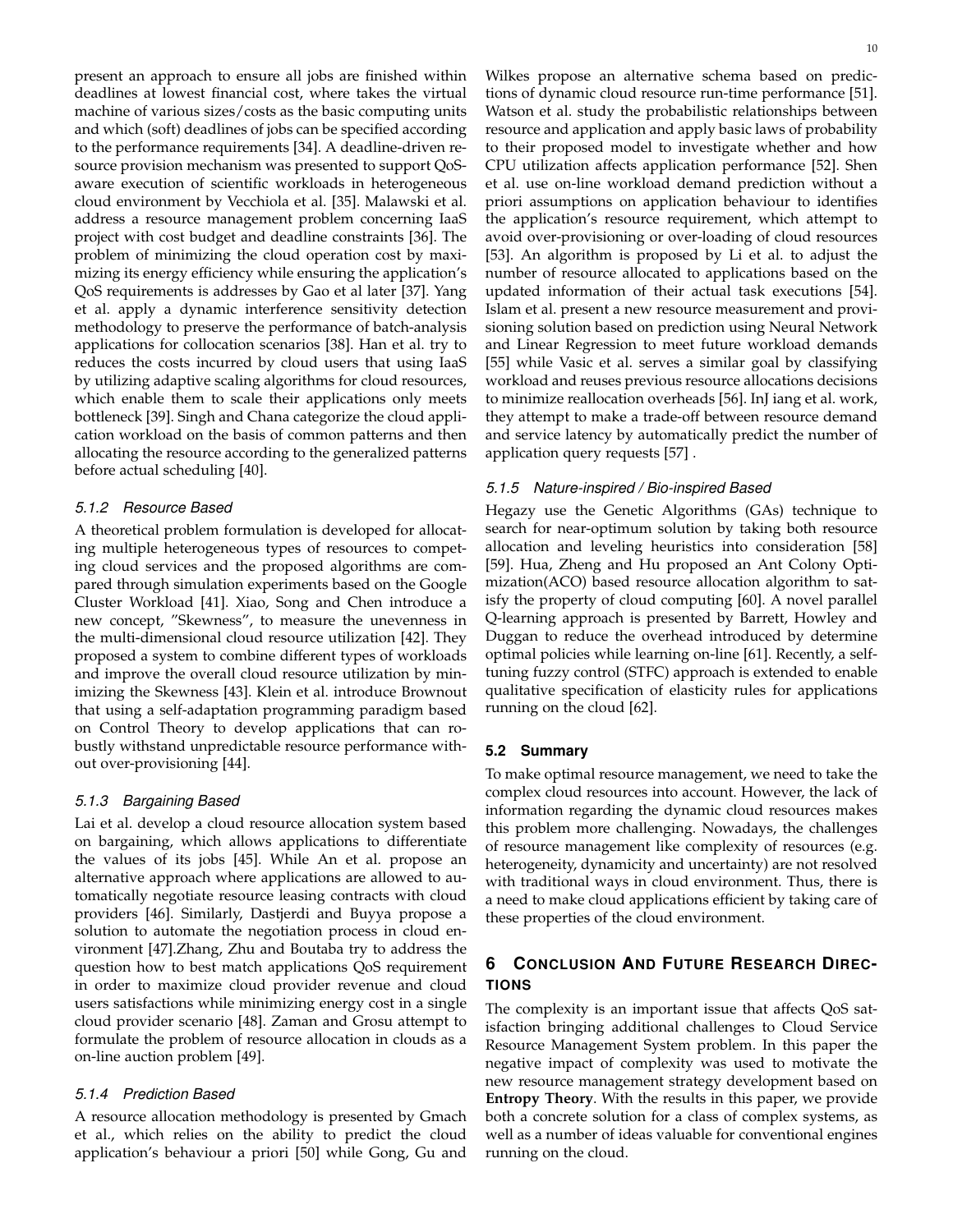Complexity research is involved in a main part of 21st century science according to several prominent authors, including Stephen Hawking. However, research on Complexity has just emerged in the area of cloud resource management. The understanding of the origin of complexity (Locally-active cloud resource) and the impact of complexity (Performance degradation, QoS guarantees violation and potential Chaotic behaviour) would offer useful information to find the limitation of current resource management solutions and motivate new strategy development under complex cloud environment.

Since the approach of introducing Degree of Local Activity measured by resource entropy to control the complexity in the cloud in this paper is the first attempt in the related literature. Many problems may arise, and many issues remain open. A list of the most important ones is given in the following.

- **New Experimentation**: The proposed ideas have to be more extensively validated in order to determine the extent to which it can improve the robust of resource management in the cloud. The validation of the ideas includes two dimensions of new experimentations:
	- 1) It has to be applied to more complex applications running on the cloud in order to analysis its scope and usability.
	- 2) It has to be applied to more complex cloud environment by involving larger amount of resources in order to analyse its scalability.

Such experimentation is of worth interest because the final purpose is to integrate the framework in the daily practices of the resource management for cloud applications.

- **Further Implementation**: Although the new Entropy Scheduler reduces significant amount of failure jobs compare to the native Spark Fair Scheduler, its jobs failure rate is still far from satisfaction. This problem may cause by its centralize management feature. In the future, we would like to learn the idea from other resource management systems, e.g. Apache Mesos [63], Omega [64], Sparrow [65] ... and then transform the current solution from centralized to decentralized to solve the bottleneck problem bring by high concurrent workloads.
- **Potential Improvement**: We assume that the resource management model only takes into account the CPU factor may usually influence by other factors as well, e.g. Memory, Disk I/O, Network ... The model may be extended to consider these factors for potential improvement. And the current model focuses on the complexity raising from resource. In the future, complexity originated in other media (etc. links between resources, workload, outer environment) are also need to be studied.
- **Extended Analysis:** In the current complexity management, we focus on reducing/avoiding the complexity to minimize the negative effect in the cloud resource management system. However, both positive and negative effects exist along with the increasing of complexity. There exists a completely new

application of Local Activity Principle so-called Edge of Chaos where most complex phenomena merge. The region of Edge of Chaos can mathematically rigorously be proven and confirmed with other applications in reality, which worth of extended analysis to draw on the advantages and avoid disadvantage of increasing complexity.

• **Cross-disciplinary Research**: Since the concept of Entropy Theory and Local Activity Principle are really fundamental in science. The concept of "Degree of Local Activity measured by Entropy" introduced in this paper may inspire future applications in other domains of computer science. For example, in intrusion detention system, Degree of Local Activity can be identified as the behaviour pattern of a user and the emerging complexity pattern generated by those locally active users may be detected as instruction. Such idea can be easily extended to other disciplinary as well, such as Weather Prediction, Road Traffic Scheduling, Calling Centre Routing. We believed our work is a step toward many fruitful research topics in the future.

#### **REFERENCES**

- [1] M. Baranger, "Chaos, complexity, and entropy."
- [2] F. Isik, *Complexity in Supply Chains: A New Approachto Quantitative Measurement of the Supply-Chain-Complexity*. INTECH Open Access Publisher, 2011.
- [3] L. O. Chua, "Passivity and complexity," *Circuits and Systems I: Fundamental Theory and Applications, IEEE Transactions on*, vol. 46, no. 1, pp. 71–82, 1999.
- [4] ——, "Local activity is the origin of complexity," *International Journal of Bifurcation and Chaos*, vol. 15, no. 11, pp. 3435–3456, 2005.
- [5] H. Chen, F. Wang, M. Migliavacca, L. O. Chua, and N. Helian, "Complexity reduction: Local activity ranking by resource entropy for qos-aware cloud scheduling," in *Services Computing (SCC), 2016 IEEE International Conference on*. IEEE, 2016, pp. 585–592.
- [6] L. O. Chua, *Memristor, Hodgkin-Huxley, and edge of chaos*. Springer, 2014.
- [7] J. Xie, Y. Deng, G. Min, and Y. Zhou, "An incrementally scalable and cost-efficient interconnection structure for data centers," *IEEE Transactions on Parallel and Distributed Systems*, vol. 28, no. 6, pp. 1578–1592, 2017.
- [8] Y. Deng, "What is the future of disk drives, death or rebirth?" *ACM Computing Surveys (CSUR)*, vol. 43, no. 3, p. 23, 2011.
- [9] A. Iosup, N. Yigitbasi, and D. Epema, "On the performance variability of production cloud services," in *Cluster, Cloud and Grid Computing (CCGrid), 2011 11th IEEE/ACM International Symposium on*. IEEE, 2011, pp. 104–113.
- [10] J. Schad, J. Dittrich, and J.-A. Quiané-Ruiz, "Runtime measurements in the cloud: observing, analyzing, and reducing variance, *Proceedings of the VLDB Endowment*, vol. 3, no. 1-2, pp. 460–471, 2010.
- [11] W. Herroelen and R. Leus, "Project scheduling under uncertainty: Survey and research potentials," *European journal of operational research*, vol. 165, no. 2, pp. 289–306, 2005.
- [12] H. Chen, F. Wang, and N. Helian, "A cost-efficient and reliable resource allocation model based on cellular automaton entropy for cloud project scheduling," *system*, vol. 4, no. 4, 2013.
- [13] L. Boltzmann, "The second law of thermodynamics," in *Theoretical physics and philosophical problems*. Springer, 1974, pp. 13–32.
- [14] S. Christodoulou, G. Ellinas, and P. Aslani, "Entropy-based scheduling of resource-constrained construction projects," *Automation in Construction*, vol. 18, no. 7, pp. 919–928, 2009.
- [15] F. Hermenier, X. Lorca, J.-M. Menaud, G. Muller, and J. Lawall, "Entropy: a consolidation manager for clusters," in *Proceedings of the 2009 ACM SIGPLAN/SIGOPS international conference on Virtual execution environments*. ACM, 2009, pp. 41–50.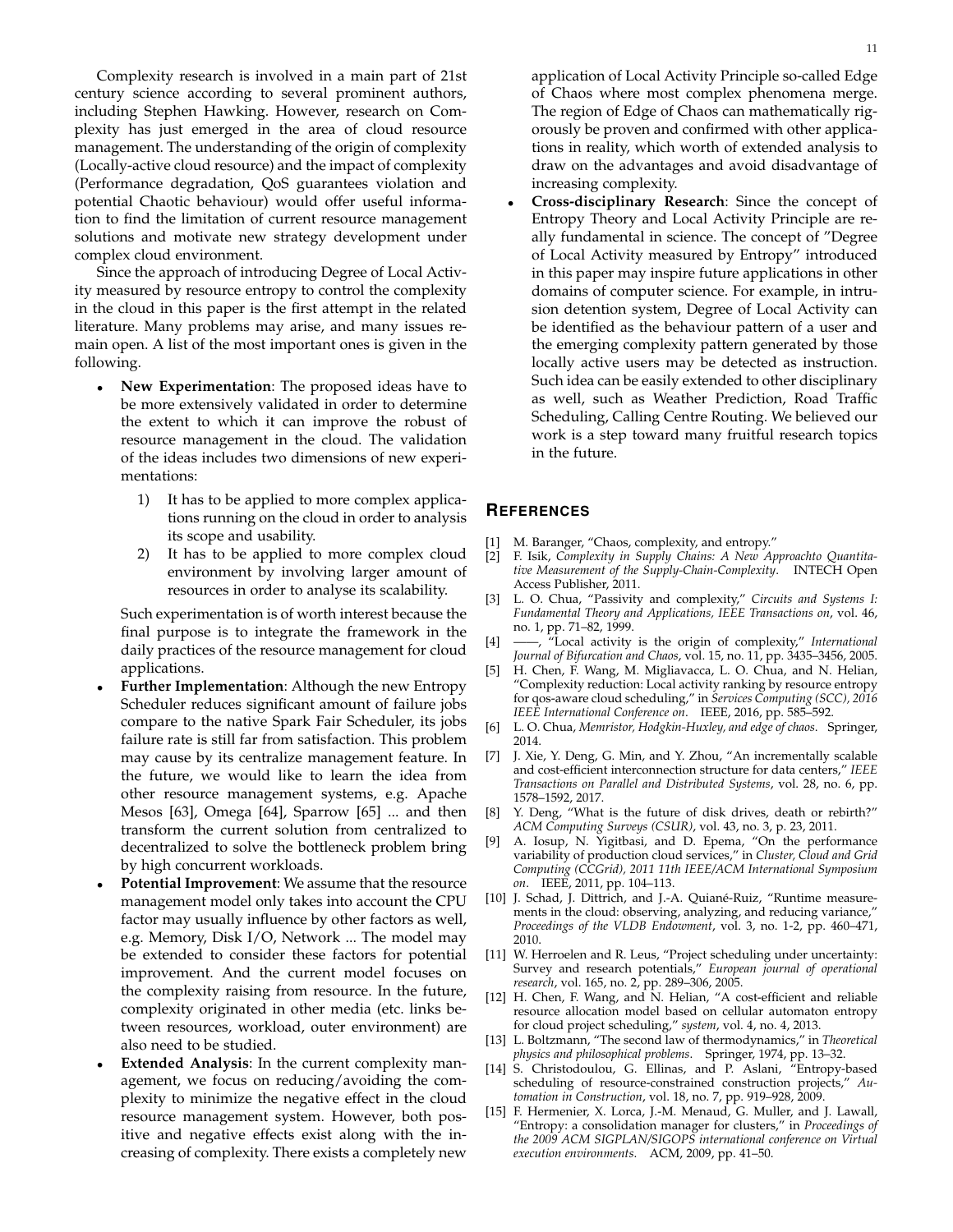- [16] H.-S. Gan and A. Wirth\*, "Comparing deterministic, robust and online scheduling using entropy," *International journal of production research*, vol. 43, no. 10, pp. 2113–2134, 2005.
- [17] J. Liu, H. Tu, H. Zhang, F. Xia, and D. Yu, "Research on measurement entropy-based of equipment management complexity and its application in production planning," in *Intelligent Robotics and Applications*. Springer, 2008, pp. 604–611.
- [18] C. G. Langton, "Computation at the edge of chaos: Phase transitions and emergent computation," *Physica D: Nonlinear Phenomena*, vol. 42, no. 1, pp. 12–37, 1990.
- [19] R. A. Silverman and M. D. Friedman, *Mathematical foundations of information theory*. Courier Dover Publications, 1957, vol. 434.
- [20] J. Dean and S. Ghemawat, "Mapreduce: simplified data processing on large clusters," *Communications of the ACM*, vol. 51, no. 1, pp. 107–113, 2008.
- [21] A. Thusoo, J. S. Sarma, N. Jain, Z. Shao, P. Chakka, S. Anthony, H. Liu, P. Wyckoff, and R. Murthy, "Hive: a warehousing solution over a map-reduce framework," *Proceedings of the VLDB Endowment*, vol. 2, no. 2, pp. 1626–1629, 2009.
- [22] M. Kornacker, A. Behm, V. Bittorf, T. Bobrovytsky, C. Ching, A. Choi, J. Erickson, M. Grund, D. Hecht, M. Jacobs *et al.*, "Impala: A modern, open-source sql engine for hadoop." in *CIDR*, 2015.
- [23] S. Melnik, A. Gubarev, J. J. Long, G. Romer, S. Shivakumar, M. Tolton, and T. Vassilakis, "Dremel: interactive analysis of webscale datasets," *Proceedings of the VLDB Endowment*, vol. 3, no. 1-2, pp. 330–339, 2010.
- [24] M. Zaharia, M. Chowdhury, M. J. Franklin, S. Shenker, and I. Stoica, "Spark: Cluster computing with working sets." *HotCloud*, vol. 10, pp. 10-10, 2010.
- [25] D. Xu, D. Wu, X. Xu, L. Zhu, and L. Bass, "Making real time data analytics available as a service," in *2015 11th International ACM SIGSOFT Conference on Quality of Software Architectures (QoSA)*. IEEE, 2015, pp. 73–82.
- [26] M. Zaharia, "Job scheduling with the fair and capacity schedulers," *Hadoop Summit*, vol. 9, 2009.
- [27] H. Chen and F. Z. Wang, "Spark on entropy: A reliable & efficient scheduler for low-latency parallel jobs in heterogeneous cloud," in *Local Computer Networks Conference Workshops (LCN Workshops), 2015 IEEE 40th*. IEEE, 2015, pp. 708–713.
- [28] M. Isard, V. Prabhakaran, J. Currey, U. Wieder, K. Talwar, and A. Goldberg, "Quincy: fair scheduling for distributed computing clusters," in *Proceedings of the ACM SIGOPS 22nd symposium on Operating systems principles*. ACM, 2009, pp. 261–276.
- [29] M. Stillwell, D. Schanzenbach, F. Vivien, and H. Casanova, "Resource allocation algorithms for virtualized service hosting platforms," *Journal of Parallel and distributed Computing*, vol. 70, no. 9, pp. 962–974, 2010.
- [30] E.-K. Byun, Y.-S. Kee, J.-S. Kim, and S. Maeng, "Cost optimized provisioning of elastic resources for application workflows," *Future Generation Computer Systems*, vol. 27, no. 8, pp. 1011–1026, 2011.
- [31] U. Sharma, P. Shenoy, S. Sahu, and A. Shaikh, "A cost-aware elasticity provisioning system for the cloud," in *Distributed Computing Systems (ICDCS), 2011 31st International Conference on*. IEEE, 2011, pp. 559–570.
- [32] E. Hwang and K. H. Kim, "Minimizing cost of virtual machines for deadline-constrained mapreduce applications in the cloud," in *Grid Computing (GRID), 2012 ACM/IEEE 13th International Conference on*. IEEE, 2012, pp. 130–138.
- [33] R. Han, L. Guo, M. M. Ghanem, and Y. Guo, "Lightweight resource scaling for cloud applications," in *Cluster, Cloud and Grid Computing (CCGrid), 2012 12th IEEE/ACM International Symposium on*. IEEE, 2012, pp. 644–651.
- [34] M. Mao and M. Humphrey, "Auto-scaling to minimize cost and meet application deadlines in cloud workflows," in *Proceedings of 2011 International Conference for High Performance Computing, Networking, Storage and Analysis*. ACM, 2011, p. 49.
- [35] C. Vecchiola, R. N. Calheiros, D. Karunamoorthy, and R. Buyya, "Deadline-driven provisioning of resources for scientific applications in hybrid clouds with aneka," *Future Generation Computer Systems*, vol. 28, no. 1, pp. 58–65, 2012.
- [36] M. Malawski, G. Juve, E. Deelman, and J. Nabrzyski, "Cost-and deadline-constrained provisioning for scientific workflow ensembles in iaas clouds," in *Proceedings of the International Conference on High Performance Computing, Networking, Storage and Analysis*. IEEE Computer Society Press, 2012, p. 22.
- [37] Y. Gao, Y. Wang, S. K. Gupta, and M. Pedram, "An energy and deadline aware resource provisioning, scheduling and optimization framework for cloud systems," in *Proceedings of the Ninth IEEE/ACM/IFIP International Conference on Hardware/Software Codesign and System Synthesis*. IEEE Press, 2013, p. 31.
- [38] H. Yang, A. Breslow, J. Mars, and L. Tang, "Bubble-flux: Precise online qos management for increased utilization in warehouse scale computers," *ACM SIGARCH Computer Architecture News*, vol. 41, no. 3, pp. 607–618, 2013.
- [39] R. Han, M. M. Ghanem, L. Guo, Y. Guo, and M. Osmond, "Enabling cost-aware and adaptive elasticity of multi-tier cloud applications," *Future Generation Computer Systems*, vol. 32, pp. 82– 98, 2014.
- [40] S. Singh and I. Chana, "Q-aware: Quality of service based cloud resource provisioning," *Computers & Electrical Engineering*, vol. 47, pp. 138–160, 2015.
- [41] M. Stillwell, F. Vivien, and H. Casanova, "Virtual machine resource allocation for service hosting on heterogeneous distributed platforms," in *Parallel & Distributed Processing Symposium (IPDPS), 2012 IEEE 26th International*. IEEE, 2012, pp. 786–797.
- [42] J. Mars and L. Tang, "Whare-map: heterogeneity in homogeneous warehouse-scale computers," in *ACM SIGARCH Computer Architecture News*, vol. 41, no. 3. ACM, 2013, pp. 619–630.
- [43] Z. Xiao, W. Song, and Q. Chen, "Dynamic resource allocation using virtual machines for cloud computing environment," *Parallel and Distributed Systems, IEEE Transactions on*, vol. 24, no. 6, pp. 1107–1117, 2013.
- [44] C. Klein, M. Maggio, K.-E. Årzén, and F. Hernández-Rodriguez, "Brownout: Building more robust cloud applications," in *Proceedings of the 36th International Conference on Software Engineering*. ACM, 2014, pp. 700–711.
- [45] K. Lai, L. Rasmusson, E. Adar, L. Zhang, and B. A. Huberman, "Tycoon: An implementation of a distributed, market-based resource allocation system," *Multiagent and Grid Systems*, vol. 1, no. 3, pp. 169–182, 2005.
- [46] B. An, V. Lesser, D. Irwin, and M. Zink, "Automated negotiation with decommitment for dynamic resource allocation in cloud computing," in *Proceedings of the 9th International Conference on Autonomous Agents and Multiagent Systems: volume 1-Volume 1*. International Foundation for Autonomous Agents and Multiagent Systems, 2010, pp. 981–988.
- [47] A. V. Dastjerdi and R. Buyya, "An autonomous reliability-aware negotiation strategy for cloud computing environments," in *Cluster, Cloud and Grid Computing (CCGrid), 2012 12th IEEE/ACM International Symposium on*. IEEE, 2012, pp. 284–291.
- [48] Q. Zhang, Q. Zhu, and R. Boutaba, "Dynamic resource allocation for spot markets in cloud computing environments," in *Utility and Cloud Computing (UCC), 2011 Fourth IEEE International Conference on*. IEEE, 2011, pp. 178–185.
- [49] S. Zaman and D. Grosu, "Combinatorial auction-based allocation of virtual machine instances in clouds," *Journal of Parallel and Distributed Computing*, vol. 73, no. 4, pp. 495–508, 2013.
- [50] D. Gmach, J. Rolia, L. Cherkasova, and A. Kemper, "Workload analysis and demand prediction of enterprise data center applications," in *Workload Characterization, 2007. IISWC 2007. IEEE 10th International Symposium on*. IEEE, 2007, pp. 171–180.
- [51] Z. Gong, X. Gu, and J. Wilkes, "Press: Predictive elastic resource scaling for cloud systems," in *Network and Service Management (CNSM), 2010 International Conference on*. IEEE, 2010, pp. 9–16.
- [52] B. J. Watson, M. Marwah, D. Gmach, Y. Chen, M. Arlitt, and Z. Wang, "Probabilistic performance modeling of virtualized resource allocation," in *Proceedings of the 7th international conference on Autonomic computing*. ACM, 2010, pp. 99–108.
- [53] Z. Shen, S. Subbiah, X. Gu, and J. Wilkes, "Cloudscale: elastic resource scaling for multi-tenant cloud systems," in *Proceedings of the 2nd ACM Symposium on Cloud Computing*. ACM, 2011, p. 5.
- [54] J. Li, M. Qiu, Z. Ming, G. Quan, X. Qin, and Z. Gu, "Online optimization for scheduling preemptable tasks on iaas cloud systems," *Journal of Parallel and Distributed Computing*, vol. 72, no. 5, pp. 666– 677, 2012.
- [55] S. Islam, J. Keung, K. Lee, and A. Liu, "Empirical prediction models for adaptive resource provisioning in the cloud," *Future Generation Computer Systems*, vol. 28, no. 1, pp. 155–162, 2012.
- [56] N. Vasic, D. Novakovic, D. Kostic, S. Miucin, and R. Bianchini, "Accelerating resource allocation in virtualized environments using workload classes and/or workload signatures," Mar. 2 2012, uS Patent App. 13/411,491.